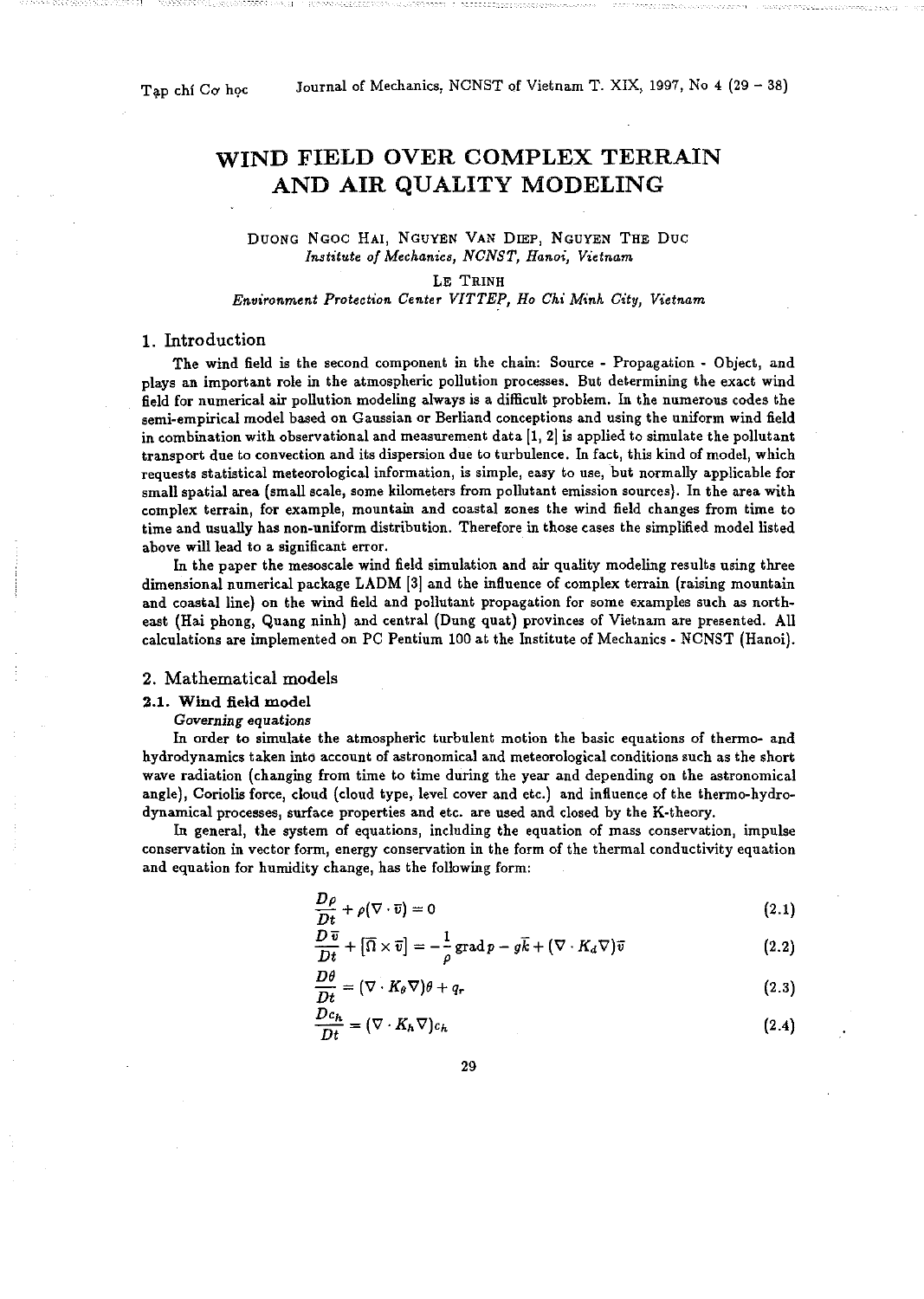where the symbols are used traditionally and, respectively,  $\rho$ ,  $p$ ,  $\overline{v}$  are a density, pressure and  ${\bf v}$ ector velocity;  $\theta$  is a temperature potential; K is a diffusion coefficient;  $q_r$  is a thermal flux due so radiation;  $c_h$  is a humidity and g is the gravitational coefficient.

The temperature  $T$  can be presented through  $\theta$  in the following manner:

$$
T = \theta \left(\frac{p}{p_*}\right)^{R/C_p} \tag{2.5}
$$

where *R* is the gas constant;  $C_p$  is a heat capacity at constant pressure;  $p_*$  is the standard pressure tnd equal 1000 mbar.

In order to integrate numerically the system of equations  $(2.1)-(2.5)$  is transformed using 1ydrostatic assumption into the system of coordinates  $(x, y, \sigma = p/p_s)$  where  $p_s$  is surface pressure.

*Boundary conditions* 

' Lateral:

The wind field calculation is implemented using "nest" techniques. In the framework of this ;echniques the wind field is simulated for the nests one smaller another. The first calculation is mplemented for the biggest nest with the zero-gradient conditions at the boundary. The calculation ·esults are used as boundary conditions for the next smaller nest, and the process is continued until he smallest nest which we are interested in. Normally the biggest nest has the size of 800 km  $\times$ 300 km, and every the next nest has the half size of the previous nest.

' Surface:

The wind velocity at the surface is zero. The thermal, dynamical and moist conditions are ~iven depending on the surface material properties such as water, soil {clay, sand, rock etc.) and :overing flora (soil-canopy). For the temperature the equation of the soil thermal conductivity is 1olved.

'Upper:

The height of the simulation box is 19700 m above the sea level. With this height the non- ·eflection of upward propagating waves from the top of model is assumed.

*Initial* data

Besides elevation of the terrain above sea level, also needed are vertical profiles of wind and em perature at a point near the study region center. The wind profile must refiect the synoptic-scale >ressure gradients and obtained from mean ground-level pressure charts and geopotential height harts at 1000 hPa, 850 hPa, 700 hPa, 500 hPa and etc. The initial data should be representative •f the study region and applied at all grid columns.

The obtained system of equations (2.1)-(2.4) is solved by the finite difference method using the ~rakawa C-grid, fractional time steps and the sweep procedure. The model run usually begins at nidnight to allow the wind to adjust to the terrain and to allow time for drainage flow to develop )efore diurnal heating begins at sunrise. It is also advisable to run the model for 48 hours and nore, and compare predictions to observations during the second 24 hours, thus allowing time for he formation of mesoscale pressure gradients from the diurnal heating of the previous day.

#### :.2. Pollutant dispersion

In order to simulate the pollutant propagation process within the Lagrange conception the quation for the particle position determining is used:

$$
x_i(t + dt) = x_i(t) + [v_i(t) + v_i''(t)]dt
$$
\n(2.6)

rhere *v11* is turbulent component of velocity determined by Langevin equation

$$
dv''_i = a_i dt + (C_0 \varepsilon)^{1/2} dw_i \tag{2.7}
$$

.nd Fokker-Planck equation:

$$
\frac{\partial a_i P_E}{\partial v_i''} = -\frac{\partial v_i''}{\partial x_i} + \frac{1}{2} C_0 \varepsilon \frac{\partial^2 P_E}{\partial v''^2} - \frac{\partial P_E}{\partial t}
$$
(2.8)

 $\mathcal{E}$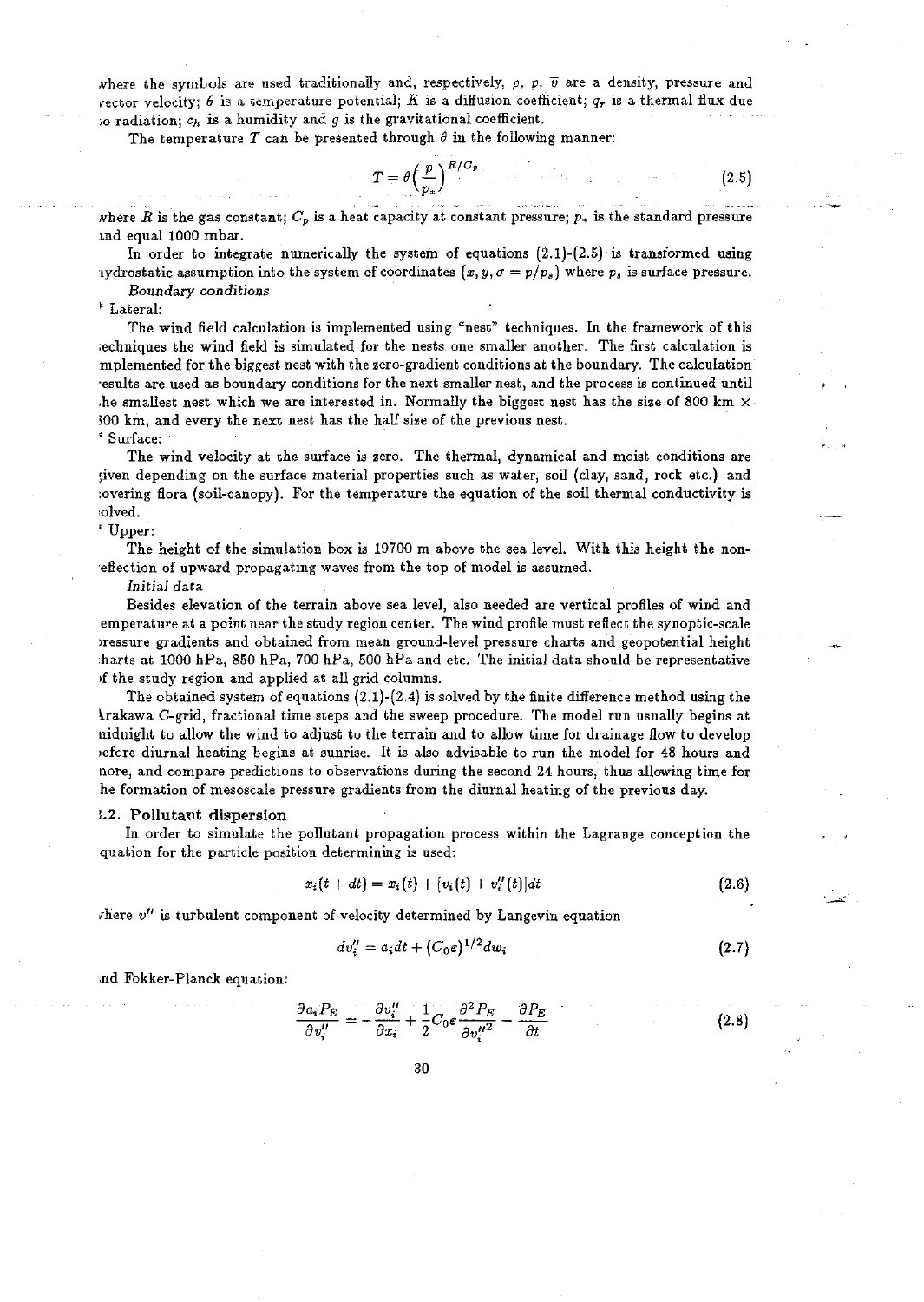Here  $a_i$  is an acceleration,  $dv_i''$  is a change in turbulent velocity over the time interval  $dt$ ,  $\epsilon$  is the rate of dissipation of turbulent kinetic energy, *Co* is a universal constant; *dwi* is a random variable which has a Gaussian distribution (mean 0, variance dt) and  $P_E$  is the probability density function representing the turbulence.

In convective (unstable) conditions for the top of the mixed layer and surface the condition used is the skewed memory reflection. The only boundary condition employed in stable conditions is at the ground where perfect reflection of a particle's velocity and position is assumed to occur. The height, at which particles are released through the simulation period, is determined from the bent~over plume rise equations.

The initial concentration is a font concentration. As the input data, the dispersion model uses the wind fields and turbulence parameters, obtained from the model presented in 2.1, to advect and diffuse the particles. These values are updated every ten minutes. For the pollutant source, jt is necessary to specify emission characteristics needea for the plume rise calculations, such as the emission (stack) height, flue gas speed and temperature, pollutant contains and etc.

The more detailed mathematical description of models and results of its verification (analysis of case studies and comparison with observations) can be seen in [3]. Note that for a single mountain the influence of the terrain on the wind field, maximum surface concentration and etc. can lead to a significant effect normally when the slopes are typically greater than 1:10.

## 3. Wind field over some complex terrains

The terrains structure is digitized and kept in the form of data file on a PC. For example, in Figs 1-5 the terrain structure maps of north east (Figs 1-4) and central (Fig. 5) provinces of Vietnam are presented. The iso-level contours indicate the heights with interval of 100 m.



Fig. 1. Modeled wind fields - 06h - 10m - Winter  $\longrightarrow$  10. m/s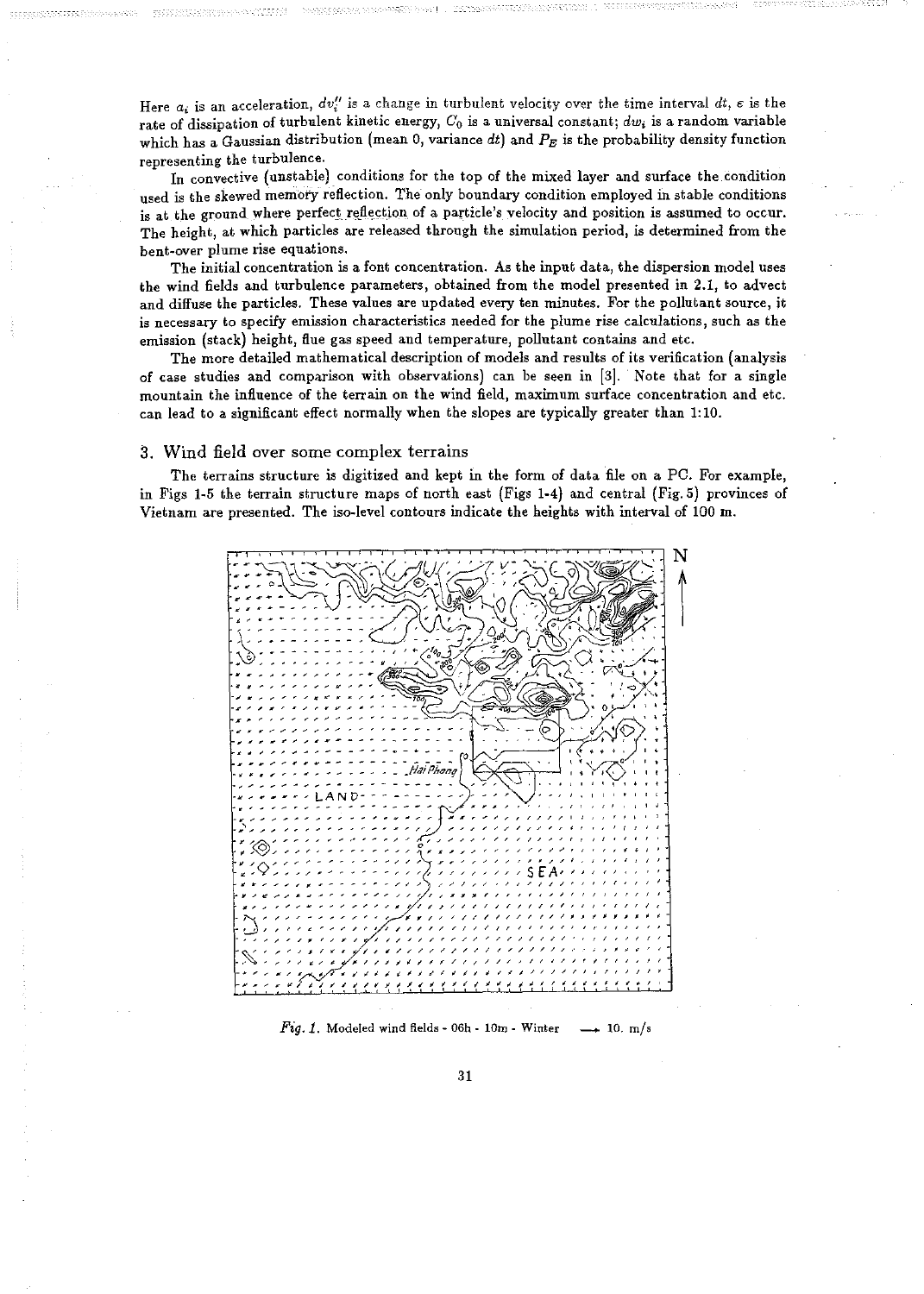

 $32\,$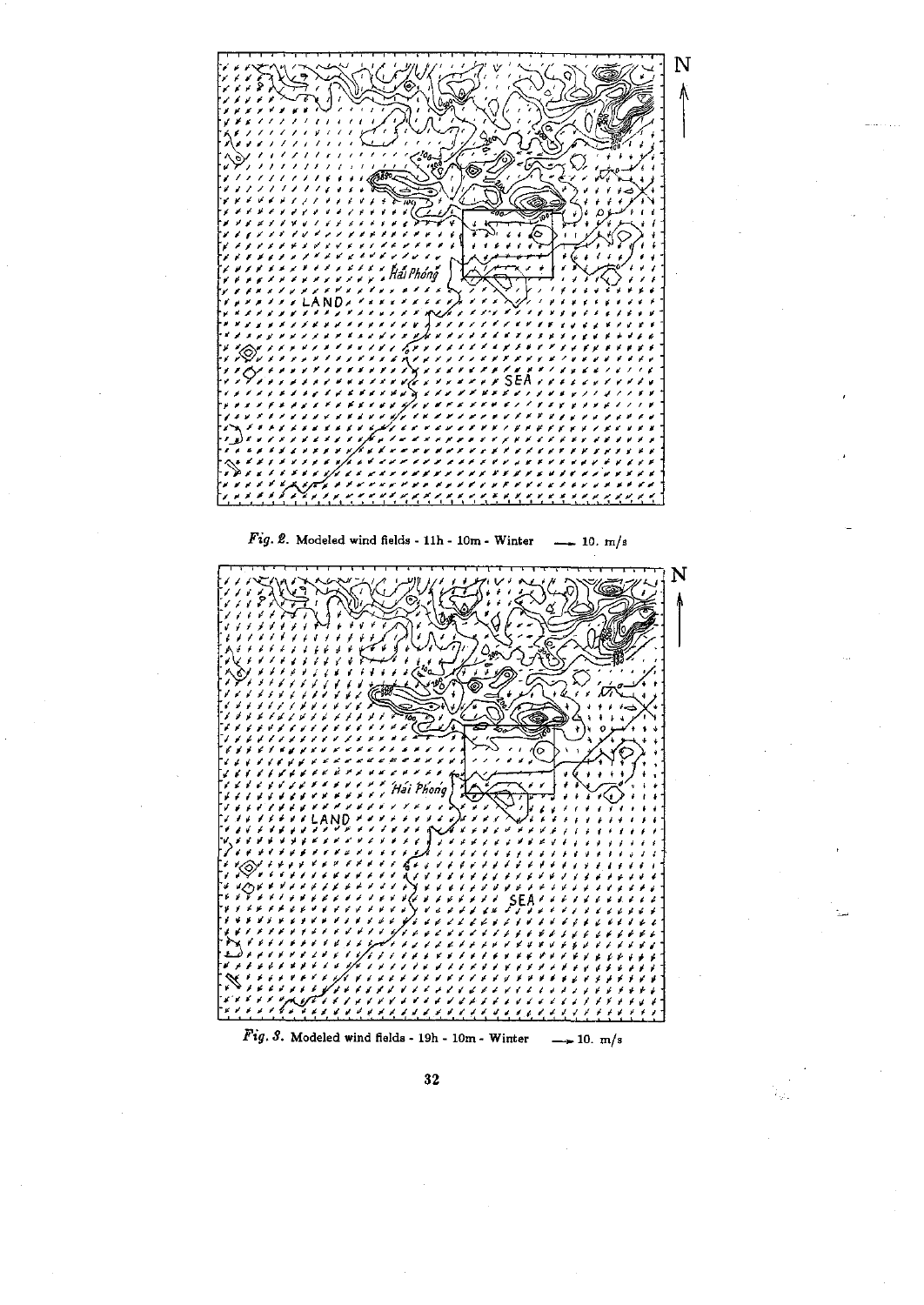N  $1.500$ Hài Phống សា

Fig. 4. Modeled wind fields - 06h - 10m - Summer  $\rightarrow$  10. m/s

In order to investigate the wind field over complex terrain and pollutant propagation, 3 case studies (simulations) have been carried out accordingly to the following initial conditions:

| Level<br>(hPa)    | Height<br>(m, Ground<br>surface-hPa) | Wind direction Temperature<br>-Wind speed<br>(m/s) | (°C)    | Specific<br>Humidity<br>(g/kg) | Relative<br>Humidity<br>(%) |
|-------------------|--------------------------------------|----------------------------------------------------|---------|--------------------------------|-----------------------------|
| Ground<br>surface | 1022.0                               | $E-2$                                              | 25      | 20.0                           | 100                         |
| 1000              | 10                                   | $SE-2$                                             | 26.4    | 19.9                           | 90                          |
| 850               | 1436                                 | $SW-2.5$                                           | 20.8    | 15.5                           | 87                          |
| 700               | 3090                                 | $WSW-5$                                            | 10.8    | 11.4                           | 98                          |
| 500               | 5830                                 | $NW-7$                                             | $-3.9$  | 5.6                            | 100                         |
| 300               | 9710                                 | <b>NE-30</b>                                       | $-27.7$ | 0.9                            | 95                          |
| 200               | 12490                                | <b>NE-10</b>                                       | $-48.5$ | ×                              | ×                           |
| 100               | 16690                                | <b>ENE-22</b>                                      | $-73.3$ | ×                              | ×                           |

Case study 1 (Figs 1-3)

33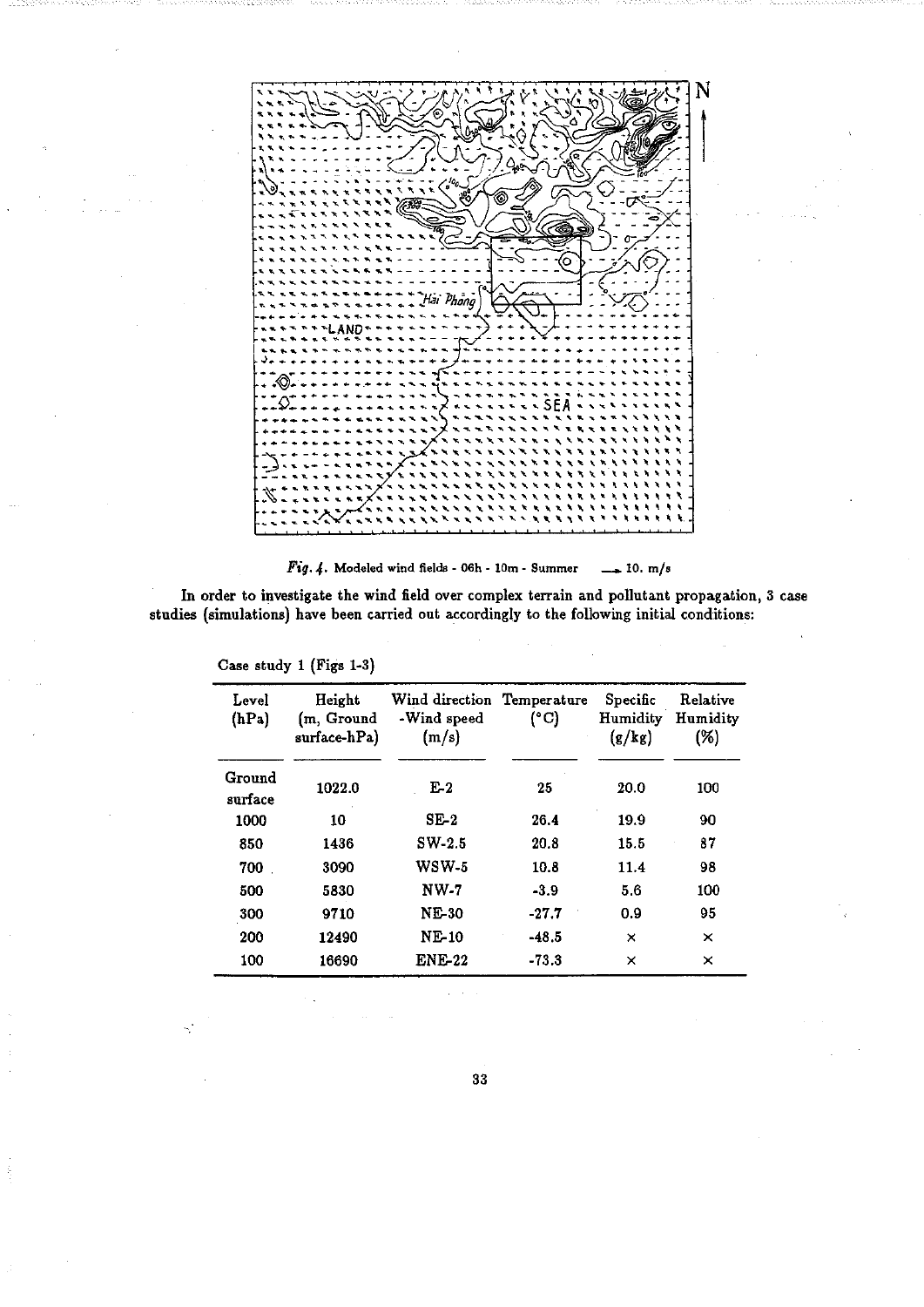

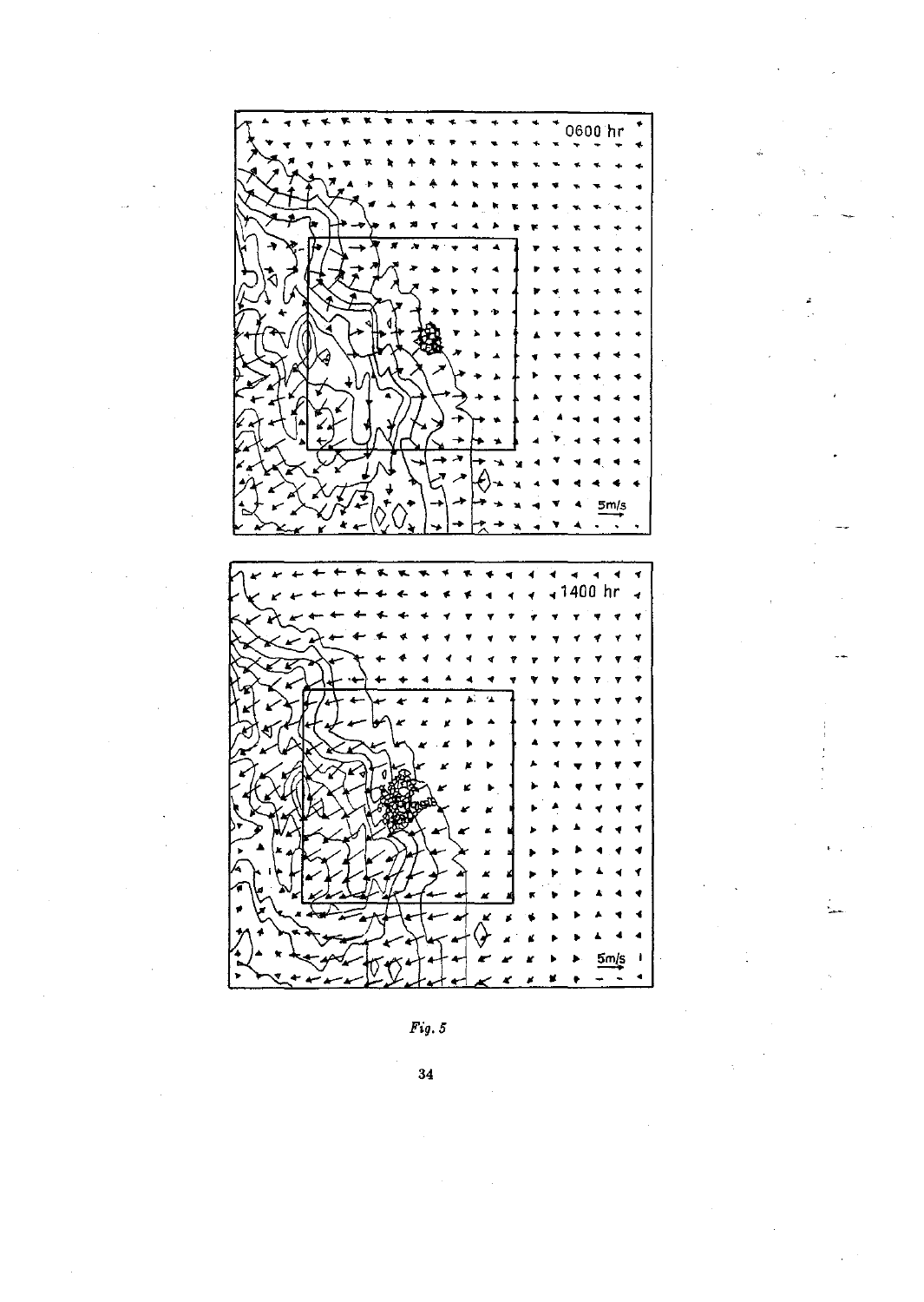

 $Fig. 5 (continued)$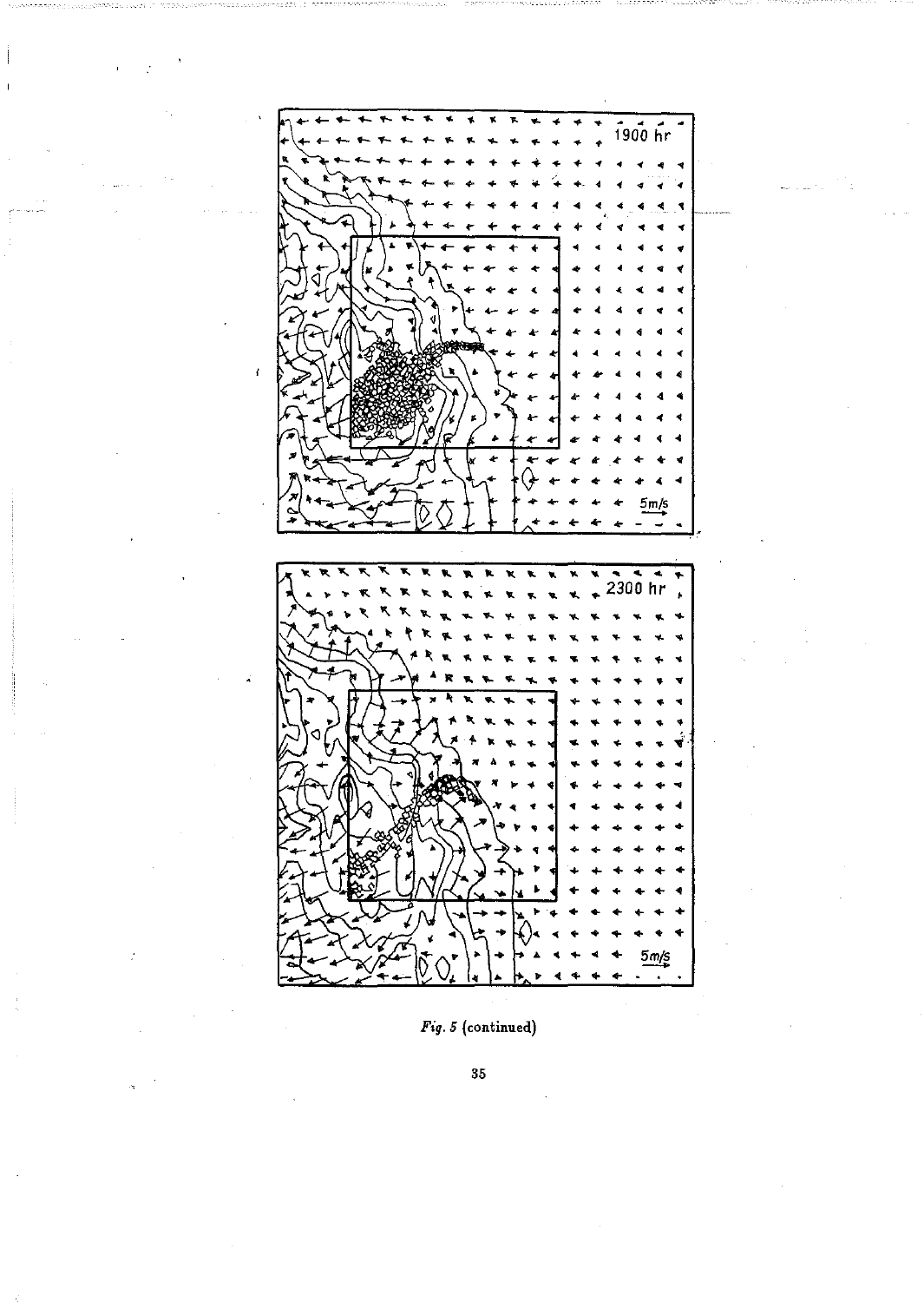Case study 2 (Fig. 4)

| Level<br>(hPa) | Height<br>(m, Ground<br>surface-hPa) | Wind direction<br>-Wind speed<br>(m/s) | Temperature<br>(°C) | Specific<br>Humidity<br>(g/kg) | Relative<br>Humidity<br>(%) |
|----------------|--------------------------------------|----------------------------------------|---------------------|--------------------------------|-----------------------------|
| Ground surface | 1022                                 | $NE-2$                                 | 14                  | 9.3                            | 85                          |
| 1000           | 183                                  | $NE-2$                                 | 12.2                | 8.2                            | 82                          |
| 850            | 1545                                 | $N-4$                                  | 10.2                | 8.7                            | 90                          |
| 700            | 3140                                 | $W-7$                                  | 7.4                 | 6.6                            | 80                          |
| 500            | 5860                                 | <b>WSW-17</b>                          | $-8.7$              | 1.1                            | 30                          |
| 300            | 9650                                 | <b>WSW-30</b>                          | $-28.9$             | 0.3                            | 38                          |
| 200            | 12440                                | <b>WSW-30</b>                          | $-48.3$             | x                              | ×                           |
| 100            | 16670                                | $SW-12$                                | $-76.9$             | ×                              | $\times$                    |

| Level<br>(hPa) | Height<br>(m, Ground<br>surface-hPa) | Wind direction Temperature<br>-Wind speed<br>(m/s) | (°C)    | Specific<br>Humidity<br>(g/kg) | Relative<br>Humidity<br>(%) |
|----------------|--------------------------------------|----------------------------------------------------|---------|--------------------------------|-----------------------------|
| Ground surface | 1012                                 | $SE-2$                                             | 26      | 20.6                           | 95                          |
| 850            | 1512                                 | ENE-5                                              | 16.1    | 12.7                           | 96                          |
| 700            | 3142                                 | $E-5$                                              | 7.9     | 6.6                            | 80                          |
| 500            | 5849                                 | ESE-5                                              | $-5.9$  | 1.1                            | 30                          |
| 300            | 9660                                 | $S-5$                                              | $-31.9$ | 0.3                            | 38                          |
| 200            | 12394                                | $S-7.5$                                            | $-54.1$ | ×                              | ×                           |
| 100            | 16546                                | ESE-5                                              | $-79.1$ | ×                              | ×                           |

These case studies are rather typical for the winter (case 2) and summer (case 1 and 3) seasons in Vietnam.

In Figs. 1-4 the calculated wind field on the height of 10m from the ground at moment 6h00 (Figs 1, 4) llhOO (Fig. 2) and 16h00 (Fig. 3) are presented. The inner square domain has a pollutant source at the center. The similar pictures for the central provinces around Dung Quat are presented in Fig. 5. In Figs 1-4 the vector fields are depicted with spatial interval of 5 km, and in Fig. 5 - of 10 km. From the figures it can be seen the place where the wind, field is influenced by terrain. The calculation results show clearly that in the place far from the elevated terrain the wind field is relatively uniform and changes gradually from time to time. In the mountain area the wind field has non-uniform structure and change strongly (in direction and in value) from time to time. In this case to choice the common characteristic wind velocity for a big enough area is the question. This means the application of simplified models based on the stationary or pseudo stationary hypothesis can lead to considerable errors.

Comparing figures one with another indicates also the influence of sea breeze on the wind field distribution. In general this influence depends on different factors and in many cases plays significant role in the area of some tens km from the coastal line.

From the presented above figures we can see that although the synoptic wind is strong enough, the wind field changes significantly in both direction and values by terrain.

The calculation results show that the wind field in the complex terrain areas is relatively chaotic. The velocity vectors of the neighboring points can be strongly different in directions and values. And even in the 5 km radius area the wind can have opposite directions. In this and similar cases using simplified model based on Gaussian or Berliand conception even with modification is questionable.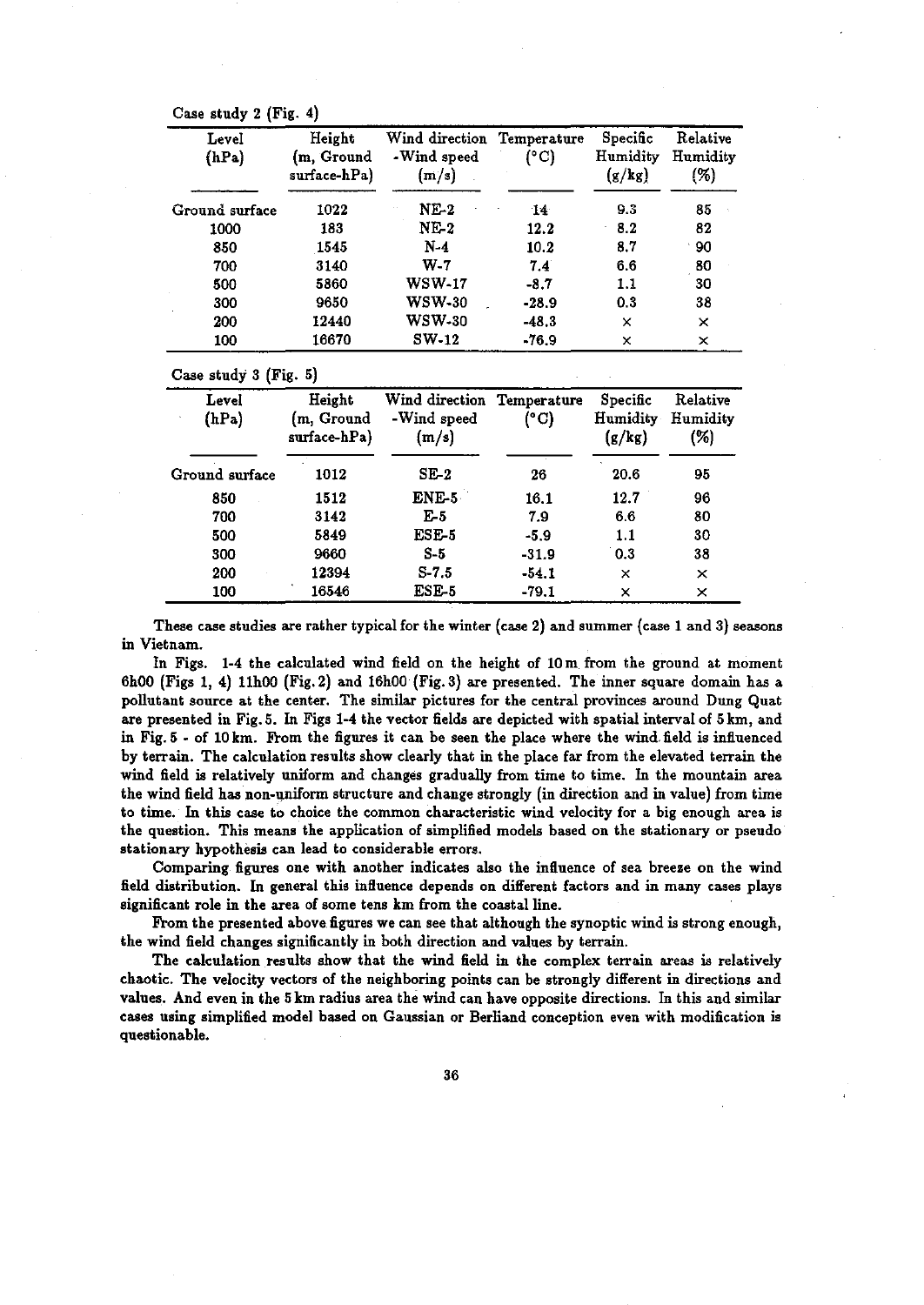

 $\sim$ 

 $\mathfrak{a}_1$